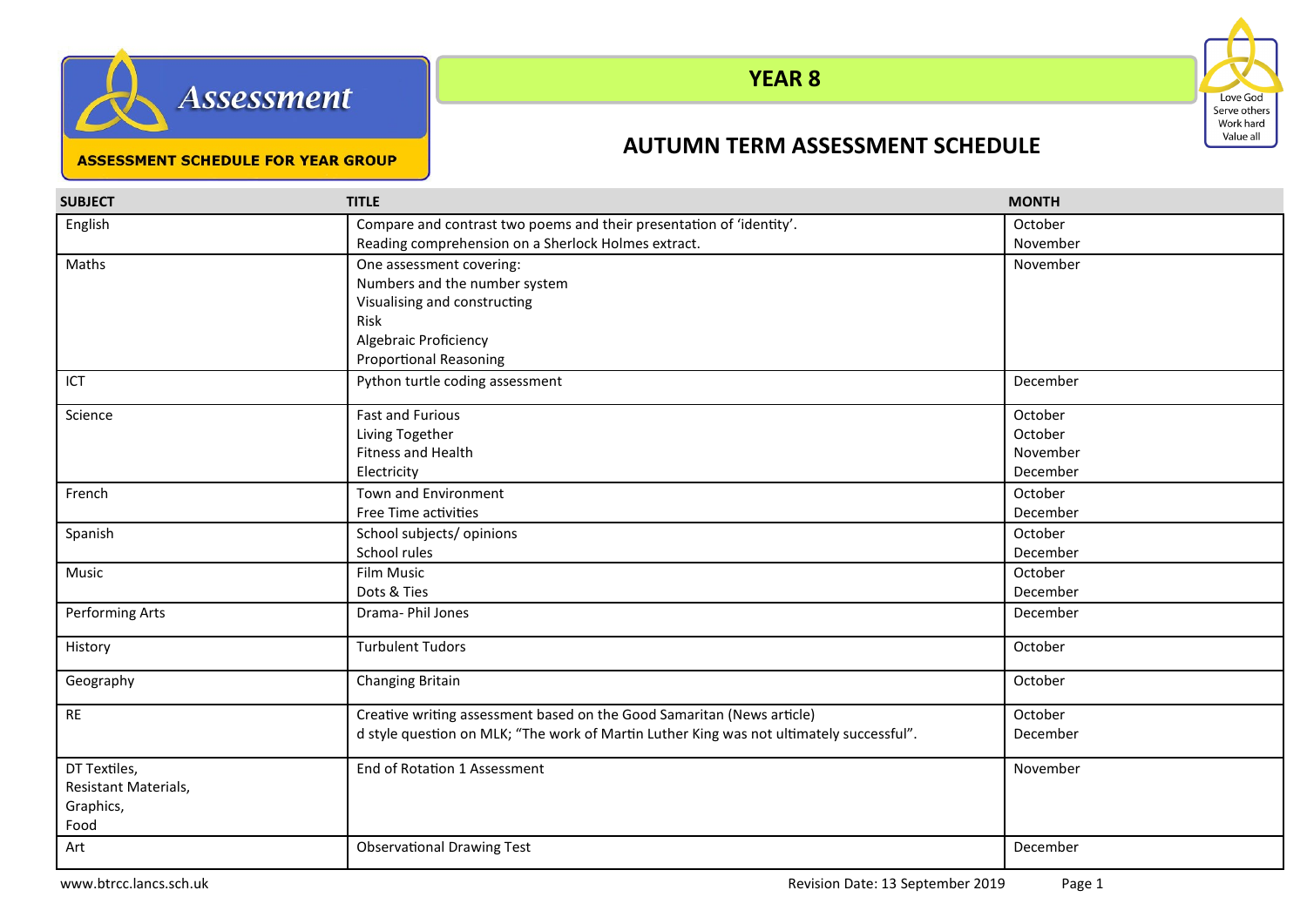



## **YEAR 8**

#### **ASSESSMENT SCHEDULE FOR YEAR GROUP**

## **SPRING TERM ASSESSMENT SCHEDULE**

| <b>SUBJECT</b>       | <b>TITLE</b>                                                                                     | <b>MONTH</b>   |
|----------------------|--------------------------------------------------------------------------------------------------|----------------|
| English              | Use two extracts (19 <sup>th</sup> C and 21 <sup>st</sup> C) and answer paper 2 style questions. | February       |
|                      | Write a lively article about celebrity culture for a teenage magazine.                           | March          |
| Maths                | One assessment covering:                                                                         | March          |
|                      | Numbers and the number system                                                                    |                |
|                      | Visualising and constructing                                                                     |                |
|                      | Risk                                                                                             |                |
|                      | Algebraic Proficiency                                                                            |                |
|                      | <b>Proportional Reasoning</b>                                                                    |                |
|                      | Patterns and sequences                                                                           |                |
|                      | Angles                                                                                           |                |
|                      | Shapes                                                                                           |                |
| ICT                  | Modelling using spreadsheets                                                                     | March          |
| Science              | Waves (B)                                                                                        | February       |
|                      | Earths Chemistry (Y)                                                                             | February       |
|                      | Waves (Y)                                                                                        | March          |
|                      | Earths Chemistry (B)                                                                             | March          |
| French               | Free Time activities                                                                             | February       |
| Spanish              | Home                                                                                             | February       |
| Music                | <b>Musical Traditions</b>                                                                        | February       |
|                      | <b>World Music</b>                                                                               | March          |
|                      | Irish Music                                                                                      | April          |
| Performing Arts      | Dance- Swansong                                                                                  | March          |
| History              | Elizabeth I: A Golden Age?                                                                       | February/March |
| Geography            | Africa                                                                                           | February       |
| <b>RE</b>            | b, c and d style GCSE questions on the internal and architectural features of a Catholic Church  | March          |
| DT Textiles,         | End of Rotation 2 Assessment                                                                     | February       |
| Resistant Materials, |                                                                                                  |                |
| Graphics,            |                                                                                                  |                |
| Food                 |                                                                                                  |                |
| Art                  | <b>Observational Drawing Test</b>                                                                | March          |